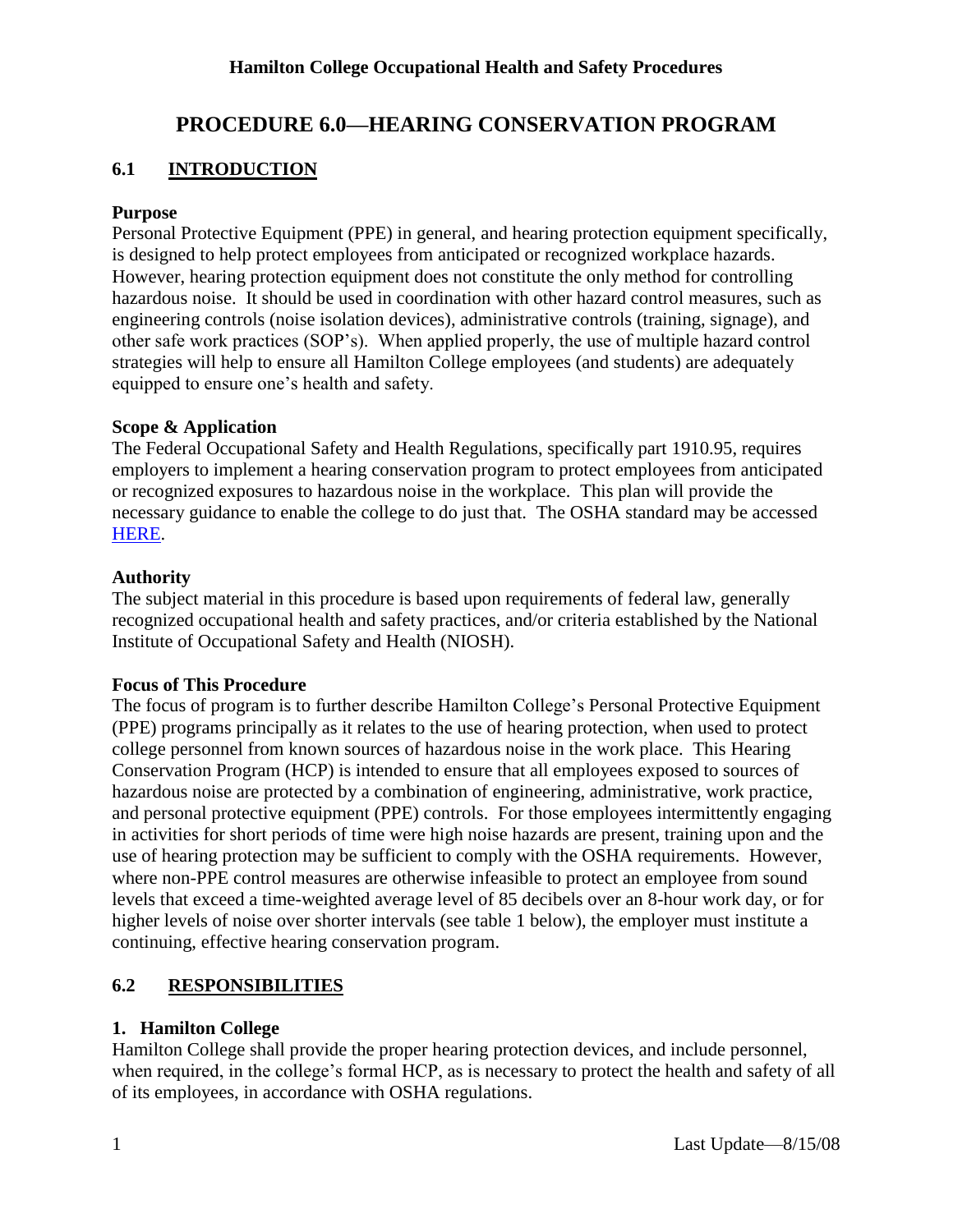### **2. Academic/Administrative Department Heads & Supervisors**

Department heads and supervisors shall:

- Identify and report job areas that require or may require hearing protection equipment, as well as the personnel under their supervision required to such protection.
- Assure that employees are properly trained on the use, limitations, maintenance, cleaning, and disposal of hearing protection, in consultation with the Office of Environmental Protection, Safety & Sustainability.
- Purchase and maintain hearing protection devices as is necessary to conform with this written program.

### **3. Director of Environmental Protection, Safety & Sustainability (EPS&S)**

The Director of EPS&S is responsible for the development, documentation, and administration of the Hamilton College HCP, and shall serve as the program administrator. The Director shall:

- Develop a written program;
- Evaluate hearing/noise hazards in the work environment;
- Provide guidance to departments for the selection and purchase of hearing protection;
- Provide instruction to departments on the proper use, maintenance, and storage of hearing protection;
- Administer the medical audiogram program with a suitable occupational health care provider; and
- Evaluate the overall effectiveness of the hearing conservation program on an on-going basis.

## **4. Hearing Protection Wearers**

Those employees who wear hearing protection devices shall:

- Use hearing protection in accordance with instructions and training received;
- Store, clean, maintain, and guard against damage to hearing protection equipment;
- Report any deficiencies or malfunctions of hearing protection to the Director of EPS&S; and
- Those employees participating in the formal HCP have their hearing tested annually through an audiogram administered by an occupational health care provider:

## **6.3 ISSUANCE/ASSIGNMENT OF HEARING PROTECTION EQUIPMENT & PARTICIPATION IN THE FORMAL HEARING CONSERVATION PROGRAM**

Many individual job assignments at Hamilton College involve the episodic use of equipment or work in locations where employees may be exposed to noise at or above the OSHA threshold of 90 decibels. However, not all employees are exposed to noise at levels high enough or for periods of time long enough, such that they qualify for full participation in the HCP. Nonetheless, Hamilton College is obligated to protect all of its employees regardless of the duration and severity of exposure, in an effort to minimize that exposure to as low as reasonably achievable.

## **1. Employees Exposed to Hazardous Noise, But Who Are Not In The HCP**

While most college departments do not have personnel fully participating in the HCP, there remains many good reasons to employ hearing protection, as follows: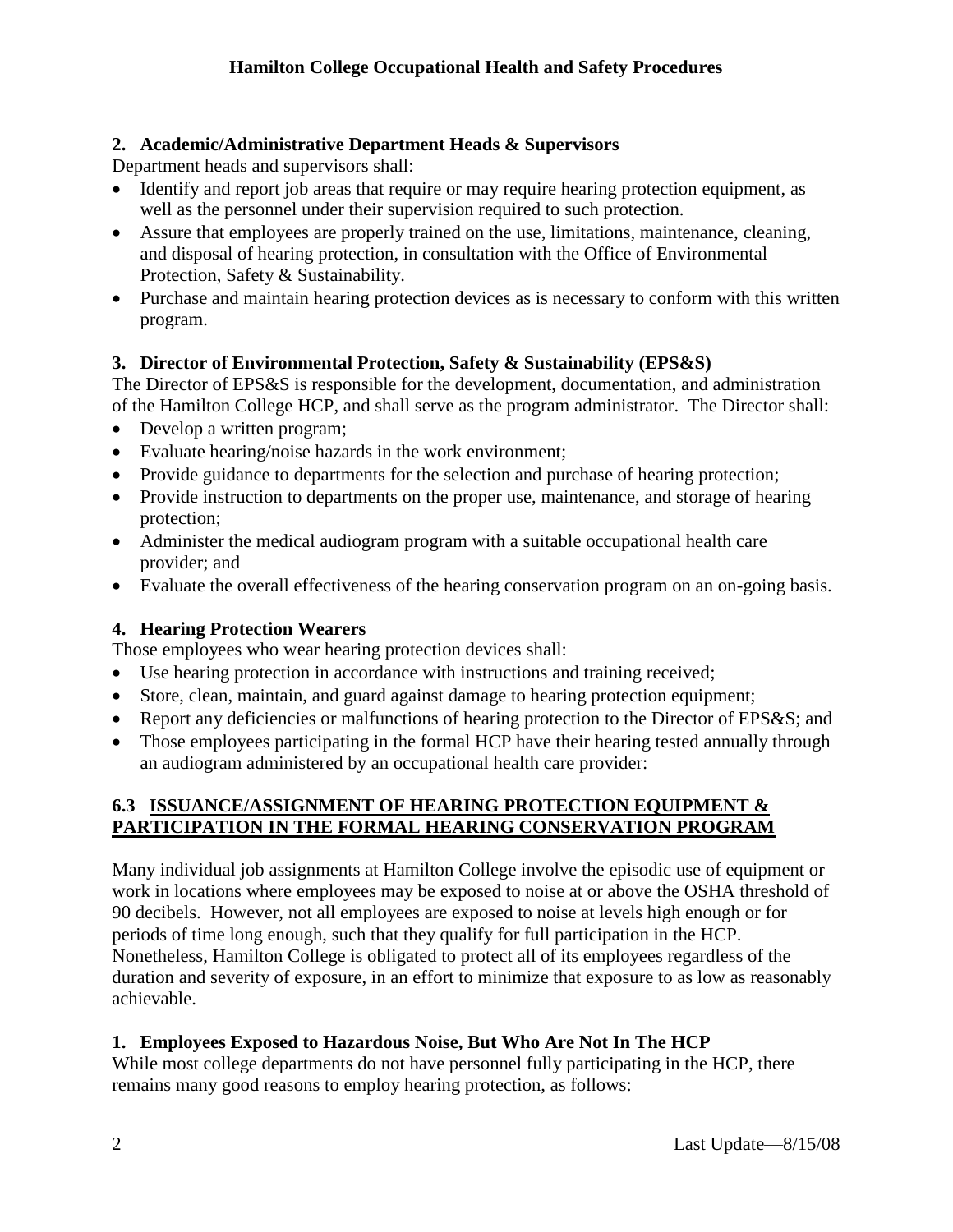### **Hamilton College Occupational Health and Safety Procedures**

- Hearing protection may be specified as a work practice control by either the Job Hazard Analysis (JHA) or Standard Operating Procedure (SOP) methodology, or by an equipment manufacturer;
- Hearing protection may be specified as an administrative control via signage;
- Certain employees may have existing medical conditions or predispositions, making them more susceptible to hearing loss/damage from lower levels of noise; and
- Hearing protection may be a necessary protective device in the event of an emergency, like an accidental arc flash.

Should hearing protection be required or recommended in any of these situations, employees shall be trained on hearing protection devices and their conditions for use accordingly. In the event of changes to either the levels or noise and/or the duration of an employee's exposure to a piece of equipment or work location, department supervisors should consult with the Director of EPS&S to consider inclusion in the formal HCP.

As an alternative strategy to avoid employee inclusion in the HCP, administrative controls utilizing employee time restrictions or work rotations is an acceptable methodology to avoid employee exposures to noise levels above the OSHA PEL of 90 decibels (A weighted). Table 1 below provides information relative to the maximum time an employee could be exposed to a fixed noise level, so as to avoid exposure to levels at or above the PEL. However, this administrative control measure would only be acceptable when applied intermittently. Routine exposures to levels of noise near the 90 decibel (A weighted) PEL over an 8-hour workday would almost certainly exceed the OSHA Action Level of 85 decibels (A weighted), which is the trigger for inclusion in the HCP. So this administrative control measure shall as a non-routine exposure mitigation strategy.

| <b>TABLE 1 - Permissible Noise Exposures</b> |                                   |
|----------------------------------------------|-----------------------------------|
| Duration per day,<br>hours                   | Sound level dBA,<br>slow response |
| 8                                            | 90                                |
| 6                                            | 92                                |
| 4                                            | 95                                |
| 3                                            | 97                                |
| 2                                            | 100                               |
| $1 - 1/2$                                    | 102                               |
| 1                                            | 105                               |
| 1/2                                          | 110                               |
| $1/4$ or less                                | 115                               |

## **2. Employees Exposed to Hazardous Noise, Who Are In The Formal HCP**

Based upon existing assessments of the Hamilton College work environment, the one department/shop that is routinely exposed to hazardous noise at a level and duration which necessitates inclusion in the formal HCP is the Physical Plant Grounds Department. Each of the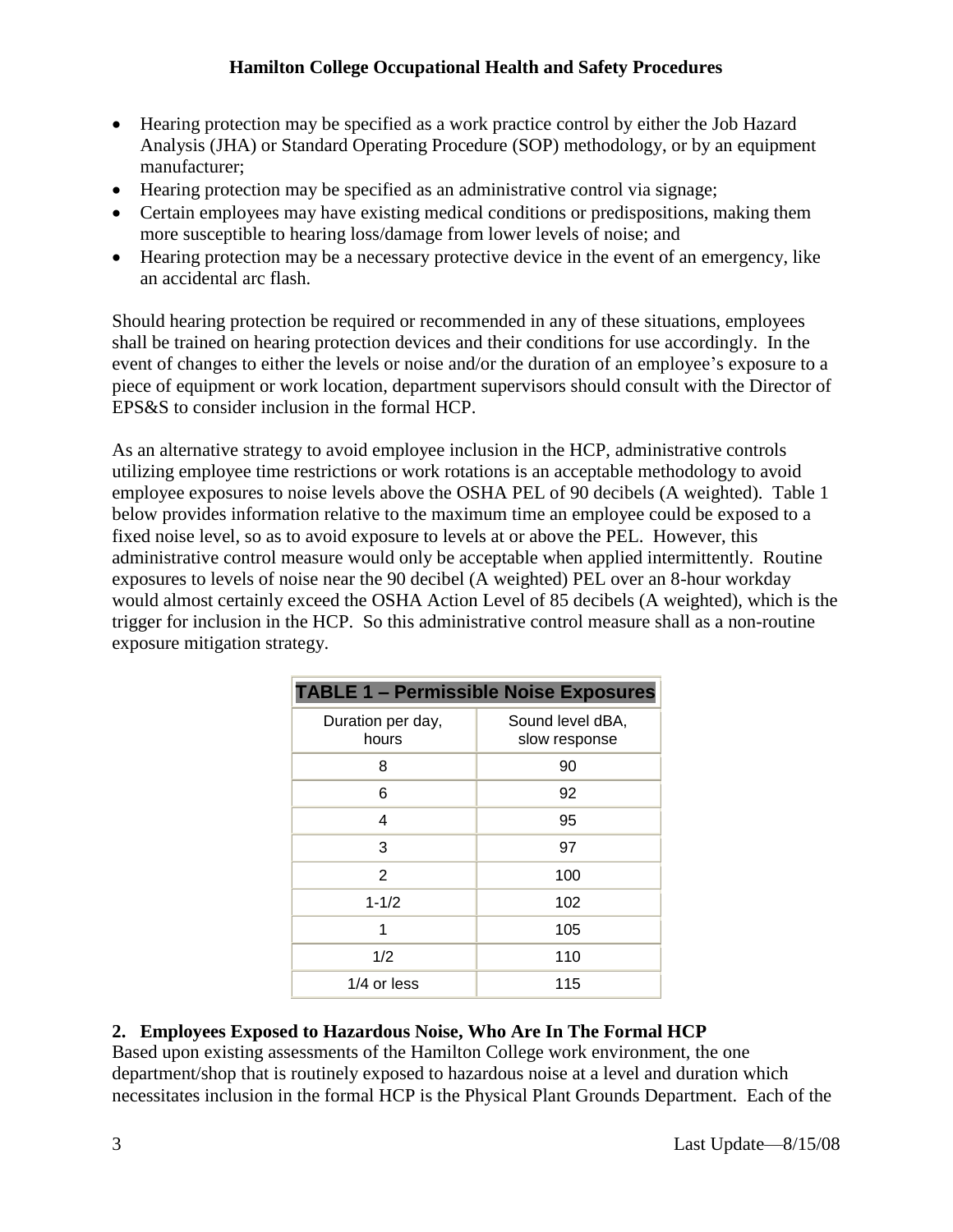### **Hamilton College Occupational Health and Safety Procedures**

4 distinct shops (Grounds, Athletic Grounds, Horticultural Grounds, and the Garage Maintenance Mechanics), currently have the potential for operating noisy equipment for such a period of time, that the threshold of 85 decibels (A weighted) over an 8-hour workshift is exceeded. As such, this department must be participants to the full HCP, as outlined herein.

### **6.4 NOISE MONITORING**

Noise monitoring and analysis may be conducted whenever:

- There is knowledge or suspicion that noise levels exceed 85 dB (A weighted) over an 8-hour time-weighted-average (TWA): or
- Employees have shorter periods of routine exposure to higher levels of noise (see table 1 above).

A combination of noise dosimetry, integrated sound level meter field measures, and direct employee noise exposure interviews will be conducted in order to identify the employees who need to be enrolled in the HCP. Furthermore, noise monitoring shall be repeated when any production, equipment or administrative changes occur which might alter the noise exposure of any employee. When exposure levels that exceed 85db (A) TWA are found, all reasonable efforts will be made to use administrative and/or engineering controls to reduce exposure. If these control measures are infeasible or insufficient to reduce employee exposures to noise, PPE shall be worn and consideration for inclusion in the HCP will be performed.

## **6.5 AUDIOMETRIC TESTING**

Audiometric testing will be conducted on all employees (without cost to the employee) participating in the formal HCP, who:

- Are exposed to levels which equal or exceed the 8-hour 85 dB (A) TWA; or
- Have shorter periods of routine exposure to higher levels of noise (see table 1 above).

An initial baseline audiogram will be obtained and subsequent annual audiograms will be compared to the baseline to ascertain if a significant threshold shift has occurred. All baseline and annual testing will be performed by an audiologist with an occupational health care provider, using the OSHA Amendment guidelines for testing, equipment, and calibration procedures.

### **6.6 HEARING PROTECTION**

Hamilton College employs a number of different types of hearing protection devices, as described in section 4.4 of the Personal Protection Equipment program. It is the employer's responsibility to ensure such hearing protection devices are worn by employees, as follows:

- Hearing protection shall be worn as a PPE control, when other engineering or administrative controls are unsuccessful or otherwise infeasible at reducing employee exposure, to ensure the OSHA PEL of 90 dB (A) TWA is not exceeded;
- Hearing protection shall be worn as a PPE control by those employees participating in the HCP, during those routine activities that expose them above the OSHA action level of 85 dB (A) TWA;